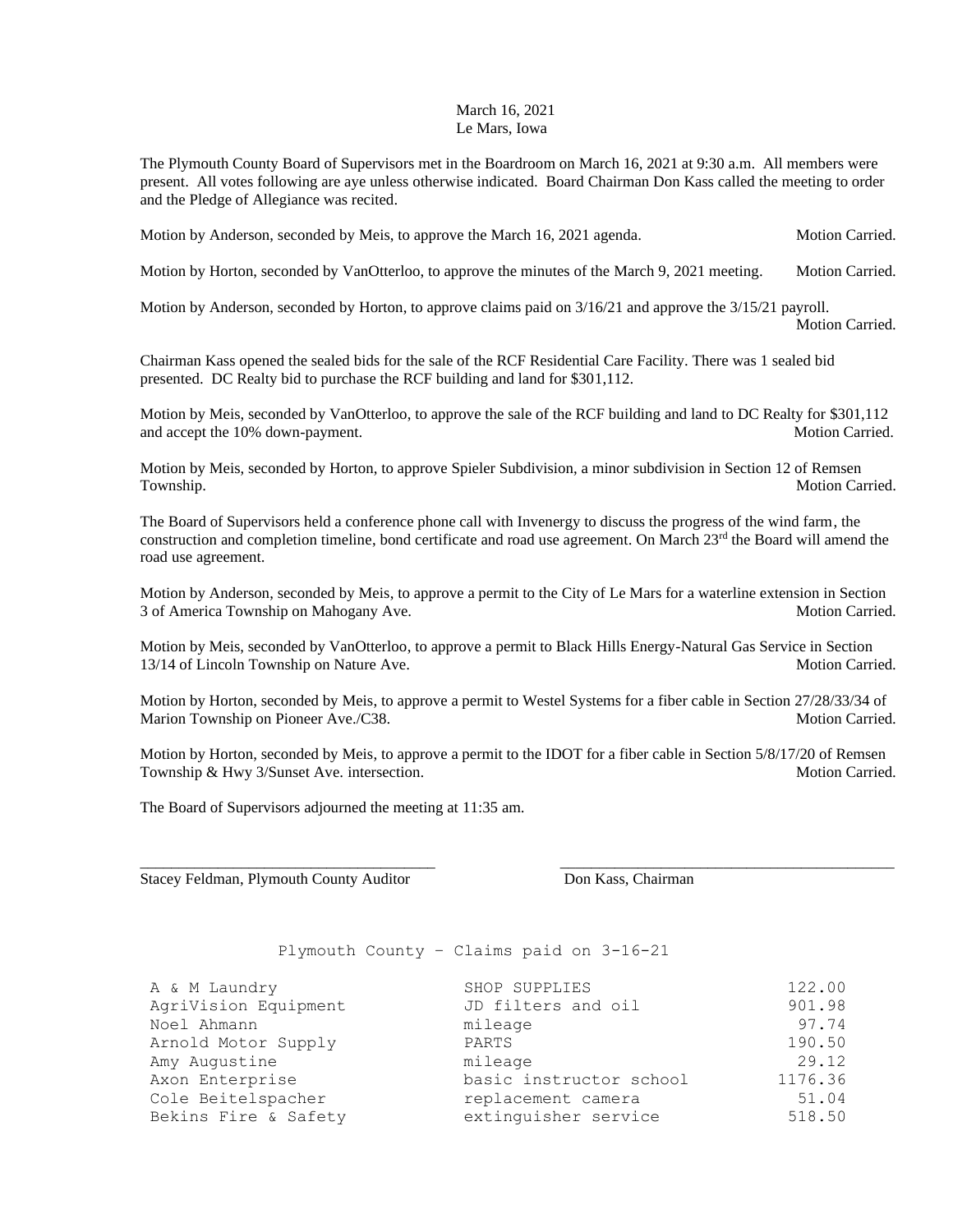| Michelle Bohlke                | election official          | 151.72   |
|--------------------------------|----------------------------|----------|
| Lonnie Bohlke                  | cell phone, election labor | 100.00   |
| Bomgaars                       | supplies                   | 1201.78  |
| Brooks-Jeffrey Marketing       | website domain             | 300.00   |
| City of Brunsville             | UTILITIES                  | 52.20    |
| Budden Plumbing, Heating       | courtroom renovation       | 813.69   |
| Bugman Pest & Rodent Control   | pest control               | 50.00    |
| Carrot-Top Industries          | U.S. flags                 | 205.29   |
| Century Link                   | long distance              | 67.69    |
| Chapman Overhead Door          | <b>BUILDINGS</b>           | 186.50   |
| CWD                            | kitchen supplies           | 3636.02  |
| The Dailey Stop                | fuel                       | 183.34   |
| Dell Marketing                 | replacement computer       | 2141.42  |
| Victoria DeVos                 | misc. reimb                | 119.63   |
| Diesel Specialties             | PARTS                      | 1183.32  |
| Dan Dirks                      | pesticide testing fee      | 25.00    |
| Diana Dowhower                 | cabin curtains             | 181.74   |
| Eakes Inc                      | SUPPLIES                   | 78.35    |
| Fareway                        | kitchen supplies           | 248.96   |
| Farmers Coop-Craig             | fuel                       | 801.87   |
| Fastenal                       | custodial supplies         | 102.53   |
| Stacey Feldman                 | cell phone, supplies       | 67.95    |
| Floyd Valley Hospital          | AED & Qrtly allocation     | 38310.66 |
| Frericks Repair                | vehicle repairs            | 2191.45  |
| Frontier                       | phone service              | 1889.13  |
| G & R Controls                 | maintenance contract       | 2120.50  |
| Jolynn Goodchild               | cell phone allowance       | 60.00    |
| Gordon Flesch Company          | copier contract            | 262.82   |
| Hardware Hank                  | supplies                   | 44.43    |
| Vicky Hemmelman                | election official          | 87.84    |
| HGM Associates                 | OUTSIDE ENGINEERING        | 2154.37  |
| City of Hinton                 | UTILITIES                  | 166.56   |
| Hinton Fire & Rescue           | transport                  | 452.00   |
| Jenna Hodgson                  | postage                    | 6.20     |
| Horizon Distribution           | car wash card              | 100.00   |
| Susan Hoss                     | election official          | 188.44   |
| William Hoss                   | election official          | 151.72   |
| Hundertmark                    | FILTERS                    | 415.17   |
| IAN Treasurer                  | Spring IAN                 | 50.00    |
| Integrated Security Solutions  | panic switch system        | 27174.08 |
| Iowa Co Recorder's Assoc       | registration               | 100.00   |
| Iowa Law Enforcement Academy   | jail in-service            | 500.00   |
| Iowa Narcotics Officers Assoc. | Membership                 | 25.00    |
| Iowa Natural Heritage Found.   | Membership                 | 150.00   |
| Iowa Prison Industries         | SIGNS                      | 650.20   |
| ISAC                           | conference fee             | 300.00   |
| ISCTA                          | conference fee             | 150.00   |
| ISSDA                          | membership renewal         | 25.00    |
| I-State Truck Center           | PARTS                      | 277.87   |
| Jack's Uniforms                | uniform                    | 794.34   |
| JDB Rentals LLC                | rent assistance            | 250.00   |
| Jerico Services                | MATERIALS                  | 6798.60  |
| J-W Tank Line                  | fuel                       | 2151.57  |
| DuRetta Kelly                  | election official          | 30.00    |
| KEMPS                          | kitchen supplies           | 269.96   |
|                                |                            |          |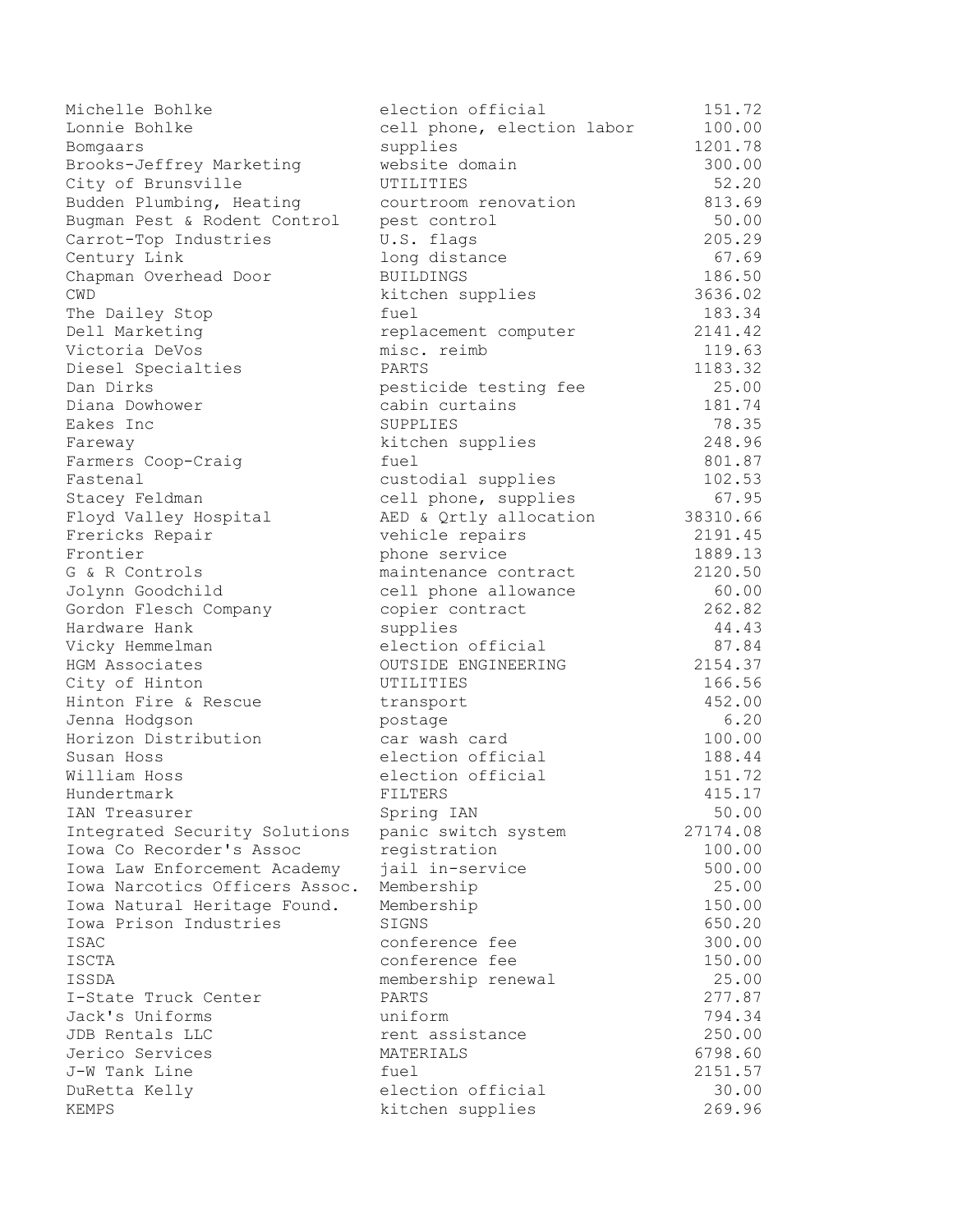| vehicle decals/install<br>89.85<br>Cathy Krommenhoek<br>260.00<br>RCF sale ad<br>Trish Kunkel<br>1720.00<br>cleaning services<br>538.34<br>courtroom renovation<br>City of Le Mars<br>utilities<br>873.75<br>242.01<br>LeMars Daily Sentinel<br>publications<br>L.G. Everist Inc.<br>GRANULAR<br>26553.16<br>115.00<br>WELDING SUPPLIES<br>Mai Welding Supply<br>175.00<br>election official<br>Sue Martens<br>13.14<br>MCI<br>phone transfers<br>1798.83<br>PARTS<br>MD Products<br>1332.06<br>supplies<br>12646.40<br>Metal Culverts<br>CORRUGATED METAL PIPE<br>371.00<br>Microfilm Imaging Systems<br>service agreement<br>utilities<br>7514.21<br>MidAmerican Energy<br>4297.57<br>Mike's Inc<br>fuel<br>280.78<br>MPH Industries<br>repairs<br>318.00<br>Northside Glass Service<br>OUTSIDE SERVICE<br>O.C. Sanitation<br>91.00<br>garbage pickup<br>1739.28<br>misc. reimbursements<br>Shawn Olson<br>325.50<br>Omniform Inc.<br>supplies<br>278.44<br>One Office Solutions<br>supplies<br>67.78<br>UTILITIES<br>City of Oyens<br>84.99<br>Kyle Petersen<br>uniform<br>514.15<br>Ping's Sales & Service<br><b>BUILDINGS</b><br>52.50<br>Pitchfork Ag LLC<br>OUTSIDE SERVICE<br>200.00<br>Plains Area Mental Health<br>inmate medical<br>9874.41<br>Ply Co Board of Health<br>pass thru grant<br>Covid 19 sprayers<br>8000.00<br>Plymouth County EMS<br>Plymouth County Fair Board<br>fair booth rental<br>300.00<br>Ply Co Solid Waste Agency<br>assessment/hauling<br>27169.40<br>Ply Co Treasurer<br>flex benefit reimb<br>5893.48<br>Premier Communications<br>2537.44<br>phone service<br>Primebank<br>7.50<br>data processing fee<br>13.60<br>Indira Probst<br>postage<br>313.63<br>Darin Raymond<br>prof license<br>1865.90<br>City of Remsen<br>UTILITIES<br>Janice Renken<br>election official<br>18.40<br>18.40<br>Kathy Renken<br>election official<br>475.74<br>Road Mach. & Supply<br>PARTS<br>Rolling Oil<br>2836.76<br>oil<br>225.00<br>Royal Park Apartments<br>rent assistance<br>Sapp Bros.<br>fuel<br>19837.99<br>Sherwin Williams<br>116.08<br>paint<br>Shield Technology Corporation<br>IBR compliance update<br>500.00<br>Shred-it<br>shredding<br>65.16<br>Sioux Co Sheriff<br>service<br>59.12<br>Sioux Rivers Regional MHDS<br>mental health allocation<br>340912.00<br>Sioux Sales Company<br>office supplies<br>404.20<br>39.00<br>Siouxland Dist Hlth Dept<br>well testing<br>74.00<br>OFFICE CLEANING<br>Luke Steeg<br>180.50<br>Steffen Truck Equipment<br>FILTERS<br>Mark Sturgeon<br>40.50<br>transcript<br>Susemihl's Uptown Auto Care<br>57.20<br>pickup service | KLEM           | RCF sale ad | 200.00 |
|----------------------------------------------------------------------------------------------------------------------------------------------------------------------------------------------------------------------------------------------------------------------------------------------------------------------------------------------------------------------------------------------------------------------------------------------------------------------------------------------------------------------------------------------------------------------------------------------------------------------------------------------------------------------------------------------------------------------------------------------------------------------------------------------------------------------------------------------------------------------------------------------------------------------------------------------------------------------------------------------------------------------------------------------------------------------------------------------------------------------------------------------------------------------------------------------------------------------------------------------------------------------------------------------------------------------------------------------------------------------------------------------------------------------------------------------------------------------------------------------------------------------------------------------------------------------------------------------------------------------------------------------------------------------------------------------------------------------------------------------------------------------------------------------------------------------------------------------------------------------------------------------------------------------------------------------------------------------------------------------------------------------------------------------------------------------------------------------------------------------------------------------------------------------------------------------------------------------------------------------------------------------------------------------------------------------------------------------------------------------------------------------------------------------------------------------------------------------------------------------------------------------------------------------------------------------------------------------------------|----------------|-------------|--------|
|                                                                                                                                                                                                                                                                                                                                                                                                                                                                                                                                                                                                                                                                                                                                                                                                                                                                                                                                                                                                                                                                                                                                                                                                                                                                                                                                                                                                                                                                                                                                                                                                                                                                                                                                                                                                                                                                                                                                                                                                                                                                                                                                                                                                                                                                                                                                                                                                                                                                                                                                                                                                          |                |             |        |
|                                                                                                                                                                                                                                                                                                                                                                                                                                                                                                                                                                                                                                                                                                                                                                                                                                                                                                                                                                                                                                                                                                                                                                                                                                                                                                                                                                                                                                                                                                                                                                                                                                                                                                                                                                                                                                                                                                                                                                                                                                                                                                                                                                                                                                                                                                                                                                                                                                                                                                                                                                                                          | KSCJ           |             |        |
|                                                                                                                                                                                                                                                                                                                                                                                                                                                                                                                                                                                                                                                                                                                                                                                                                                                                                                                                                                                                                                                                                                                                                                                                                                                                                                                                                                                                                                                                                                                                                                                                                                                                                                                                                                                                                                                                                                                                                                                                                                                                                                                                                                                                                                                                                                                                                                                                                                                                                                                                                                                                          |                |             |        |
|                                                                                                                                                                                                                                                                                                                                                                                                                                                                                                                                                                                                                                                                                                                                                                                                                                                                                                                                                                                                                                                                                                                                                                                                                                                                                                                                                                                                                                                                                                                                                                                                                                                                                                                                                                                                                                                                                                                                                                                                                                                                                                                                                                                                                                                                                                                                                                                                                                                                                                                                                                                                          | Lampert Lumber |             |        |
|                                                                                                                                                                                                                                                                                                                                                                                                                                                                                                                                                                                                                                                                                                                                                                                                                                                                                                                                                                                                                                                                                                                                                                                                                                                                                                                                                                                                                                                                                                                                                                                                                                                                                                                                                                                                                                                                                                                                                                                                                                                                                                                                                                                                                                                                                                                                                                                                                                                                                                                                                                                                          |                |             |        |
|                                                                                                                                                                                                                                                                                                                                                                                                                                                                                                                                                                                                                                                                                                                                                                                                                                                                                                                                                                                                                                                                                                                                                                                                                                                                                                                                                                                                                                                                                                                                                                                                                                                                                                                                                                                                                                                                                                                                                                                                                                                                                                                                                                                                                                                                                                                                                                                                                                                                                                                                                                                                          |                |             |        |
|                                                                                                                                                                                                                                                                                                                                                                                                                                                                                                                                                                                                                                                                                                                                                                                                                                                                                                                                                                                                                                                                                                                                                                                                                                                                                                                                                                                                                                                                                                                                                                                                                                                                                                                                                                                                                                                                                                                                                                                                                                                                                                                                                                                                                                                                                                                                                                                                                                                                                                                                                                                                          |                |             |        |
|                                                                                                                                                                                                                                                                                                                                                                                                                                                                                                                                                                                                                                                                                                                                                                                                                                                                                                                                                                                                                                                                                                                                                                                                                                                                                                                                                                                                                                                                                                                                                                                                                                                                                                                                                                                                                                                                                                                                                                                                                                                                                                                                                                                                                                                                                                                                                                                                                                                                                                                                                                                                          |                |             |        |
|                                                                                                                                                                                                                                                                                                                                                                                                                                                                                                                                                                                                                                                                                                                                                                                                                                                                                                                                                                                                                                                                                                                                                                                                                                                                                                                                                                                                                                                                                                                                                                                                                                                                                                                                                                                                                                                                                                                                                                                                                                                                                                                                                                                                                                                                                                                                                                                                                                                                                                                                                                                                          |                |             |        |
|                                                                                                                                                                                                                                                                                                                                                                                                                                                                                                                                                                                                                                                                                                                                                                                                                                                                                                                                                                                                                                                                                                                                                                                                                                                                                                                                                                                                                                                                                                                                                                                                                                                                                                                                                                                                                                                                                                                                                                                                                                                                                                                                                                                                                                                                                                                                                                                                                                                                                                                                                                                                          |                |             |        |
|                                                                                                                                                                                                                                                                                                                                                                                                                                                                                                                                                                                                                                                                                                                                                                                                                                                                                                                                                                                                                                                                                                                                                                                                                                                                                                                                                                                                                                                                                                                                                                                                                                                                                                                                                                                                                                                                                                                                                                                                                                                                                                                                                                                                                                                                                                                                                                                                                                                                                                                                                                                                          |                |             |        |
|                                                                                                                                                                                                                                                                                                                                                                                                                                                                                                                                                                                                                                                                                                                                                                                                                                                                                                                                                                                                                                                                                                                                                                                                                                                                                                                                                                                                                                                                                                                                                                                                                                                                                                                                                                                                                                                                                                                                                                                                                                                                                                                                                                                                                                                                                                                                                                                                                                                                                                                                                                                                          | Menards        |             |        |
|                                                                                                                                                                                                                                                                                                                                                                                                                                                                                                                                                                                                                                                                                                                                                                                                                                                                                                                                                                                                                                                                                                                                                                                                                                                                                                                                                                                                                                                                                                                                                                                                                                                                                                                                                                                                                                                                                                                                                                                                                                                                                                                                                                                                                                                                                                                                                                                                                                                                                                                                                                                                          |                |             |        |
|                                                                                                                                                                                                                                                                                                                                                                                                                                                                                                                                                                                                                                                                                                                                                                                                                                                                                                                                                                                                                                                                                                                                                                                                                                                                                                                                                                                                                                                                                                                                                                                                                                                                                                                                                                                                                                                                                                                                                                                                                                                                                                                                                                                                                                                                                                                                                                                                                                                                                                                                                                                                          |                |             |        |
|                                                                                                                                                                                                                                                                                                                                                                                                                                                                                                                                                                                                                                                                                                                                                                                                                                                                                                                                                                                                                                                                                                                                                                                                                                                                                                                                                                                                                                                                                                                                                                                                                                                                                                                                                                                                                                                                                                                                                                                                                                                                                                                                                                                                                                                                                                                                                                                                                                                                                                                                                                                                          |                |             |        |
|                                                                                                                                                                                                                                                                                                                                                                                                                                                                                                                                                                                                                                                                                                                                                                                                                                                                                                                                                                                                                                                                                                                                                                                                                                                                                                                                                                                                                                                                                                                                                                                                                                                                                                                                                                                                                                                                                                                                                                                                                                                                                                                                                                                                                                                                                                                                                                                                                                                                                                                                                                                                          |                |             |        |
|                                                                                                                                                                                                                                                                                                                                                                                                                                                                                                                                                                                                                                                                                                                                                                                                                                                                                                                                                                                                                                                                                                                                                                                                                                                                                                                                                                                                                                                                                                                                                                                                                                                                                                                                                                                                                                                                                                                                                                                                                                                                                                                                                                                                                                                                                                                                                                                                                                                                                                                                                                                                          |                |             |        |
|                                                                                                                                                                                                                                                                                                                                                                                                                                                                                                                                                                                                                                                                                                                                                                                                                                                                                                                                                                                                                                                                                                                                                                                                                                                                                                                                                                                                                                                                                                                                                                                                                                                                                                                                                                                                                                                                                                                                                                                                                                                                                                                                                                                                                                                                                                                                                                                                                                                                                                                                                                                                          |                |             |        |
|                                                                                                                                                                                                                                                                                                                                                                                                                                                                                                                                                                                                                                                                                                                                                                                                                                                                                                                                                                                                                                                                                                                                                                                                                                                                                                                                                                                                                                                                                                                                                                                                                                                                                                                                                                                                                                                                                                                                                                                                                                                                                                                                                                                                                                                                                                                                                                                                                                                                                                                                                                                                          |                |             |        |
|                                                                                                                                                                                                                                                                                                                                                                                                                                                                                                                                                                                                                                                                                                                                                                                                                                                                                                                                                                                                                                                                                                                                                                                                                                                                                                                                                                                                                                                                                                                                                                                                                                                                                                                                                                                                                                                                                                                                                                                                                                                                                                                                                                                                                                                                                                                                                                                                                                                                                                                                                                                                          |                |             |        |
|                                                                                                                                                                                                                                                                                                                                                                                                                                                                                                                                                                                                                                                                                                                                                                                                                                                                                                                                                                                                                                                                                                                                                                                                                                                                                                                                                                                                                                                                                                                                                                                                                                                                                                                                                                                                                                                                                                                                                                                                                                                                                                                                                                                                                                                                                                                                                                                                                                                                                                                                                                                                          |                |             |        |
|                                                                                                                                                                                                                                                                                                                                                                                                                                                                                                                                                                                                                                                                                                                                                                                                                                                                                                                                                                                                                                                                                                                                                                                                                                                                                                                                                                                                                                                                                                                                                                                                                                                                                                                                                                                                                                                                                                                                                                                                                                                                                                                                                                                                                                                                                                                                                                                                                                                                                                                                                                                                          |                |             |        |
|                                                                                                                                                                                                                                                                                                                                                                                                                                                                                                                                                                                                                                                                                                                                                                                                                                                                                                                                                                                                                                                                                                                                                                                                                                                                                                                                                                                                                                                                                                                                                                                                                                                                                                                                                                                                                                                                                                                                                                                                                                                                                                                                                                                                                                                                                                                                                                                                                                                                                                                                                                                                          |                |             |        |
|                                                                                                                                                                                                                                                                                                                                                                                                                                                                                                                                                                                                                                                                                                                                                                                                                                                                                                                                                                                                                                                                                                                                                                                                                                                                                                                                                                                                                                                                                                                                                                                                                                                                                                                                                                                                                                                                                                                                                                                                                                                                                                                                                                                                                                                                                                                                                                                                                                                                                                                                                                                                          |                |             |        |
|                                                                                                                                                                                                                                                                                                                                                                                                                                                                                                                                                                                                                                                                                                                                                                                                                                                                                                                                                                                                                                                                                                                                                                                                                                                                                                                                                                                                                                                                                                                                                                                                                                                                                                                                                                                                                                                                                                                                                                                                                                                                                                                                                                                                                                                                                                                                                                                                                                                                                                                                                                                                          |                |             |        |
|                                                                                                                                                                                                                                                                                                                                                                                                                                                                                                                                                                                                                                                                                                                                                                                                                                                                                                                                                                                                                                                                                                                                                                                                                                                                                                                                                                                                                                                                                                                                                                                                                                                                                                                                                                                                                                                                                                                                                                                                                                                                                                                                                                                                                                                                                                                                                                                                                                                                                                                                                                                                          |                |             |        |
|                                                                                                                                                                                                                                                                                                                                                                                                                                                                                                                                                                                                                                                                                                                                                                                                                                                                                                                                                                                                                                                                                                                                                                                                                                                                                                                                                                                                                                                                                                                                                                                                                                                                                                                                                                                                                                                                                                                                                                                                                                                                                                                                                                                                                                                                                                                                                                                                                                                                                                                                                                                                          |                |             |        |
|                                                                                                                                                                                                                                                                                                                                                                                                                                                                                                                                                                                                                                                                                                                                                                                                                                                                                                                                                                                                                                                                                                                                                                                                                                                                                                                                                                                                                                                                                                                                                                                                                                                                                                                                                                                                                                                                                                                                                                                                                                                                                                                                                                                                                                                                                                                                                                                                                                                                                                                                                                                                          |                |             |        |
|                                                                                                                                                                                                                                                                                                                                                                                                                                                                                                                                                                                                                                                                                                                                                                                                                                                                                                                                                                                                                                                                                                                                                                                                                                                                                                                                                                                                                                                                                                                                                                                                                                                                                                                                                                                                                                                                                                                                                                                                                                                                                                                                                                                                                                                                                                                                                                                                                                                                                                                                                                                                          |                |             |        |
|                                                                                                                                                                                                                                                                                                                                                                                                                                                                                                                                                                                                                                                                                                                                                                                                                                                                                                                                                                                                                                                                                                                                                                                                                                                                                                                                                                                                                                                                                                                                                                                                                                                                                                                                                                                                                                                                                                                                                                                                                                                                                                                                                                                                                                                                                                                                                                                                                                                                                                                                                                                                          |                |             |        |
|                                                                                                                                                                                                                                                                                                                                                                                                                                                                                                                                                                                                                                                                                                                                                                                                                                                                                                                                                                                                                                                                                                                                                                                                                                                                                                                                                                                                                                                                                                                                                                                                                                                                                                                                                                                                                                                                                                                                                                                                                                                                                                                                                                                                                                                                                                                                                                                                                                                                                                                                                                                                          |                |             |        |
|                                                                                                                                                                                                                                                                                                                                                                                                                                                                                                                                                                                                                                                                                                                                                                                                                                                                                                                                                                                                                                                                                                                                                                                                                                                                                                                                                                                                                                                                                                                                                                                                                                                                                                                                                                                                                                                                                                                                                                                                                                                                                                                                                                                                                                                                                                                                                                                                                                                                                                                                                                                                          |                |             |        |
|                                                                                                                                                                                                                                                                                                                                                                                                                                                                                                                                                                                                                                                                                                                                                                                                                                                                                                                                                                                                                                                                                                                                                                                                                                                                                                                                                                                                                                                                                                                                                                                                                                                                                                                                                                                                                                                                                                                                                                                                                                                                                                                                                                                                                                                                                                                                                                                                                                                                                                                                                                                                          |                |             |        |
|                                                                                                                                                                                                                                                                                                                                                                                                                                                                                                                                                                                                                                                                                                                                                                                                                                                                                                                                                                                                                                                                                                                                                                                                                                                                                                                                                                                                                                                                                                                                                                                                                                                                                                                                                                                                                                                                                                                                                                                                                                                                                                                                                                                                                                                                                                                                                                                                                                                                                                                                                                                                          |                |             |        |
|                                                                                                                                                                                                                                                                                                                                                                                                                                                                                                                                                                                                                                                                                                                                                                                                                                                                                                                                                                                                                                                                                                                                                                                                                                                                                                                                                                                                                                                                                                                                                                                                                                                                                                                                                                                                                                                                                                                                                                                                                                                                                                                                                                                                                                                                                                                                                                                                                                                                                                                                                                                                          |                |             |        |
|                                                                                                                                                                                                                                                                                                                                                                                                                                                                                                                                                                                                                                                                                                                                                                                                                                                                                                                                                                                                                                                                                                                                                                                                                                                                                                                                                                                                                                                                                                                                                                                                                                                                                                                                                                                                                                                                                                                                                                                                                                                                                                                                                                                                                                                                                                                                                                                                                                                                                                                                                                                                          |                |             |        |
|                                                                                                                                                                                                                                                                                                                                                                                                                                                                                                                                                                                                                                                                                                                                                                                                                                                                                                                                                                                                                                                                                                                                                                                                                                                                                                                                                                                                                                                                                                                                                                                                                                                                                                                                                                                                                                                                                                                                                                                                                                                                                                                                                                                                                                                                                                                                                                                                                                                                                                                                                                                                          |                |             |        |
|                                                                                                                                                                                                                                                                                                                                                                                                                                                                                                                                                                                                                                                                                                                                                                                                                                                                                                                                                                                                                                                                                                                                                                                                                                                                                                                                                                                                                                                                                                                                                                                                                                                                                                                                                                                                                                                                                                                                                                                                                                                                                                                                                                                                                                                                                                                                                                                                                                                                                                                                                                                                          |                |             |        |
|                                                                                                                                                                                                                                                                                                                                                                                                                                                                                                                                                                                                                                                                                                                                                                                                                                                                                                                                                                                                                                                                                                                                                                                                                                                                                                                                                                                                                                                                                                                                                                                                                                                                                                                                                                                                                                                                                                                                                                                                                                                                                                                                                                                                                                                                                                                                                                                                                                                                                                                                                                                                          |                |             |        |
|                                                                                                                                                                                                                                                                                                                                                                                                                                                                                                                                                                                                                                                                                                                                                                                                                                                                                                                                                                                                                                                                                                                                                                                                                                                                                                                                                                                                                                                                                                                                                                                                                                                                                                                                                                                                                                                                                                                                                                                                                                                                                                                                                                                                                                                                                                                                                                                                                                                                                                                                                                                                          |                |             |        |
|                                                                                                                                                                                                                                                                                                                                                                                                                                                                                                                                                                                                                                                                                                                                                                                                                                                                                                                                                                                                                                                                                                                                                                                                                                                                                                                                                                                                                                                                                                                                                                                                                                                                                                                                                                                                                                                                                                                                                                                                                                                                                                                                                                                                                                                                                                                                                                                                                                                                                                                                                                                                          |                |             |        |
|                                                                                                                                                                                                                                                                                                                                                                                                                                                                                                                                                                                                                                                                                                                                                                                                                                                                                                                                                                                                                                                                                                                                                                                                                                                                                                                                                                                                                                                                                                                                                                                                                                                                                                                                                                                                                                                                                                                                                                                                                                                                                                                                                                                                                                                                                                                                                                                                                                                                                                                                                                                                          |                |             |        |
|                                                                                                                                                                                                                                                                                                                                                                                                                                                                                                                                                                                                                                                                                                                                                                                                                                                                                                                                                                                                                                                                                                                                                                                                                                                                                                                                                                                                                                                                                                                                                                                                                                                                                                                                                                                                                                                                                                                                                                                                                                                                                                                                                                                                                                                                                                                                                                                                                                                                                                                                                                                                          |                |             |        |
|                                                                                                                                                                                                                                                                                                                                                                                                                                                                                                                                                                                                                                                                                                                                                                                                                                                                                                                                                                                                                                                                                                                                                                                                                                                                                                                                                                                                                                                                                                                                                                                                                                                                                                                                                                                                                                                                                                                                                                                                                                                                                                                                                                                                                                                                                                                                                                                                                                                                                                                                                                                                          |                |             |        |
|                                                                                                                                                                                                                                                                                                                                                                                                                                                                                                                                                                                                                                                                                                                                                                                                                                                                                                                                                                                                                                                                                                                                                                                                                                                                                                                                                                                                                                                                                                                                                                                                                                                                                                                                                                                                                                                                                                                                                                                                                                                                                                                                                                                                                                                                                                                                                                                                                                                                                                                                                                                                          |                |             |        |
|                                                                                                                                                                                                                                                                                                                                                                                                                                                                                                                                                                                                                                                                                                                                                                                                                                                                                                                                                                                                                                                                                                                                                                                                                                                                                                                                                                                                                                                                                                                                                                                                                                                                                                                                                                                                                                                                                                                                                                                                                                                                                                                                                                                                                                                                                                                                                                                                                                                                                                                                                                                                          |                |             |        |
|                                                                                                                                                                                                                                                                                                                                                                                                                                                                                                                                                                                                                                                                                                                                                                                                                                                                                                                                                                                                                                                                                                                                                                                                                                                                                                                                                                                                                                                                                                                                                                                                                                                                                                                                                                                                                                                                                                                                                                                                                                                                                                                                                                                                                                                                                                                                                                                                                                                                                                                                                                                                          |                |             |        |
|                                                                                                                                                                                                                                                                                                                                                                                                                                                                                                                                                                                                                                                                                                                                                                                                                                                                                                                                                                                                                                                                                                                                                                                                                                                                                                                                                                                                                                                                                                                                                                                                                                                                                                                                                                                                                                                                                                                                                                                                                                                                                                                                                                                                                                                                                                                                                                                                                                                                                                                                                                                                          |                |             |        |
|                                                                                                                                                                                                                                                                                                                                                                                                                                                                                                                                                                                                                                                                                                                                                                                                                                                                                                                                                                                                                                                                                                                                                                                                                                                                                                                                                                                                                                                                                                                                                                                                                                                                                                                                                                                                                                                                                                                                                                                                                                                                                                                                                                                                                                                                                                                                                                                                                                                                                                                                                                                                          |                |             |        |
|                                                                                                                                                                                                                                                                                                                                                                                                                                                                                                                                                                                                                                                                                                                                                                                                                                                                                                                                                                                                                                                                                                                                                                                                                                                                                                                                                                                                                                                                                                                                                                                                                                                                                                                                                                                                                                                                                                                                                                                                                                                                                                                                                                                                                                                                                                                                                                                                                                                                                                                                                                                                          |                |             |        |
|                                                                                                                                                                                                                                                                                                                                                                                                                                                                                                                                                                                                                                                                                                                                                                                                                                                                                                                                                                                                                                                                                                                                                                                                                                                                                                                                                                                                                                                                                                                                                                                                                                                                                                                                                                                                                                                                                                                                                                                                                                                                                                                                                                                                                                                                                                                                                                                                                                                                                                                                                                                                          |                |             |        |
|                                                                                                                                                                                                                                                                                                                                                                                                                                                                                                                                                                                                                                                                                                                                                                                                                                                                                                                                                                                                                                                                                                                                                                                                                                                                                                                                                                                                                                                                                                                                                                                                                                                                                                                                                                                                                                                                                                                                                                                                                                                                                                                                                                                                                                                                                                                                                                                                                                                                                                                                                                                                          |                |             |        |
|                                                                                                                                                                                                                                                                                                                                                                                                                                                                                                                                                                                                                                                                                                                                                                                                                                                                                                                                                                                                                                                                                                                                                                                                                                                                                                                                                                                                                                                                                                                                                                                                                                                                                                                                                                                                                                                                                                                                                                                                                                                                                                                                                                                                                                                                                                                                                                                                                                                                                                                                                                                                          |                |             |        |
|                                                                                                                                                                                                                                                                                                                                                                                                                                                                                                                                                                                                                                                                                                                                                                                                                                                                                                                                                                                                                                                                                                                                                                                                                                                                                                                                                                                                                                                                                                                                                                                                                                                                                                                                                                                                                                                                                                                                                                                                                                                                                                                                                                                                                                                                                                                                                                                                                                                                                                                                                                                                          |                |             |        |